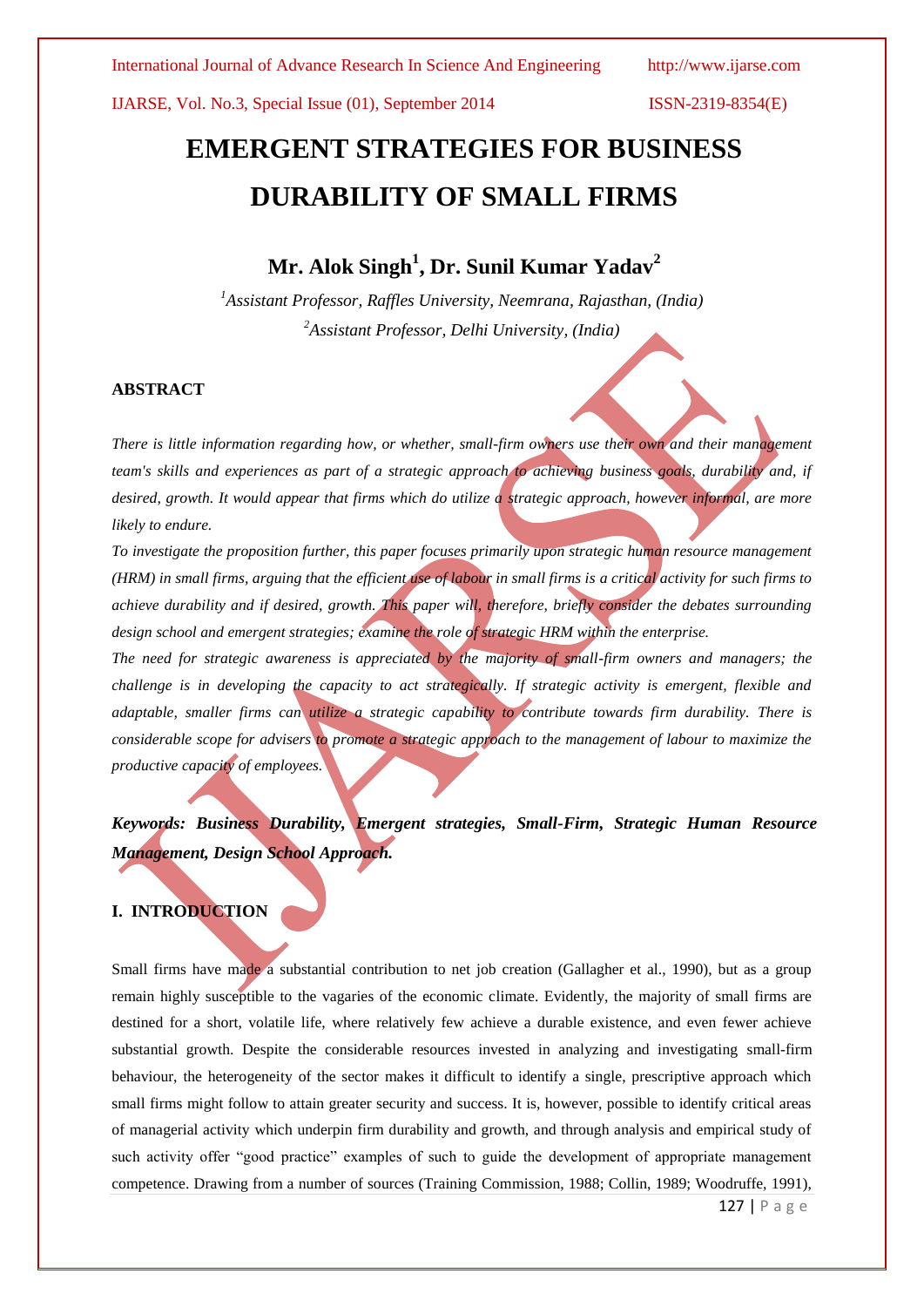the essence of competence can be defined as the ability to utilize skills and knowledge in a work activity which can be accessed through performance. There is recognition of the value of tacit knowledge based on experience, which can be distinguished from formal knowledge, indicated by qualifications. Investors in People (1995) define competency, however, as `the proven ability to perform to standards required in employment' (p. 41). Hence, varying levels of competence are present in any viable enterprise, whereas competency can be demonstrated by the attainment of an accredited standard of performance such as that designated within the Management and Enterprise National Training Organization (MENTO), previously the Management Charter Initiative. MENTO was established with the `primary aim to establish a generic set of standards and qualifications based upon areas of activity the majority of managers would be expected to perform competently (Doyle, 1997: 434). Such programmes have been criticised for being overly functional and behaviourist (Stewart and Hamlin, 1992) and also, bureaucratic, simplistic and static (Canning, 1990). Despite the controversies surrounding the issues, the notion of competence and competency is useful for small-firm owners and managers. While they are less likely than their larger firm counterparts to under- take formal qualifications for a number of reasons, for example, cost or time (Stanworth and Gray, 1991), they will have a range of tacit skills and experiences which can then be recognized and valued through notions such as competence. Moreover, Kandola (1996) argues that competencies are now firmly established as the basis of a strategic approach (p. 21).

HRM is a managerial strategy which focuses upon the individual employee with the intent of gaining compliance and commitment to the labour process. This may involve training and developing employees to gain new skills and qualifications generating autonomous commitment to the firm (soft HRM) or subjecting individuals to repressive forms of labour discipline through supervision and contract to ensure compliance (hard HRM). In essence, labour should be perceived as a resource to be efficiently managed to gain competitive advantage. An essential element of HRM is its integration into the wider strategy of the organization. Thus, employees must be re- evaluated as a strategic resource (rather than a production cost) for achieving strategic advantage.

The managerial focus within this paper is upon strategic HRM and is adopted for a number of reasons:

- As modern economies has become more volatile since the 1980s (Worthington and Britton, 1997), it has been argued that employees are the most important resource in the firm, so should be perceived as a resource to develop rather than a cost to control (Mabey and Salaman, 1995). So adopting the most efficient and appropriate managerial strategy for the use of labour is critical for firm performance.
- Much of the contemporary debate around issues of labour management has focused upon the development of an HRM approach and the embeddedness of such within company strategy. It is argued that for labour management initiatives to fulfill the remit of HRM there must be indication that the process is utilised at a strategic level (Mabey and Salaman, 1995; Sparrow and Marchington, 1998; Bratton and Gold, 1998).
- Given the volatile existence of many small firms, it would be expected that adopting some kind of strategic approach to managing labour, would be desirable and advantageous to firm survival and stability.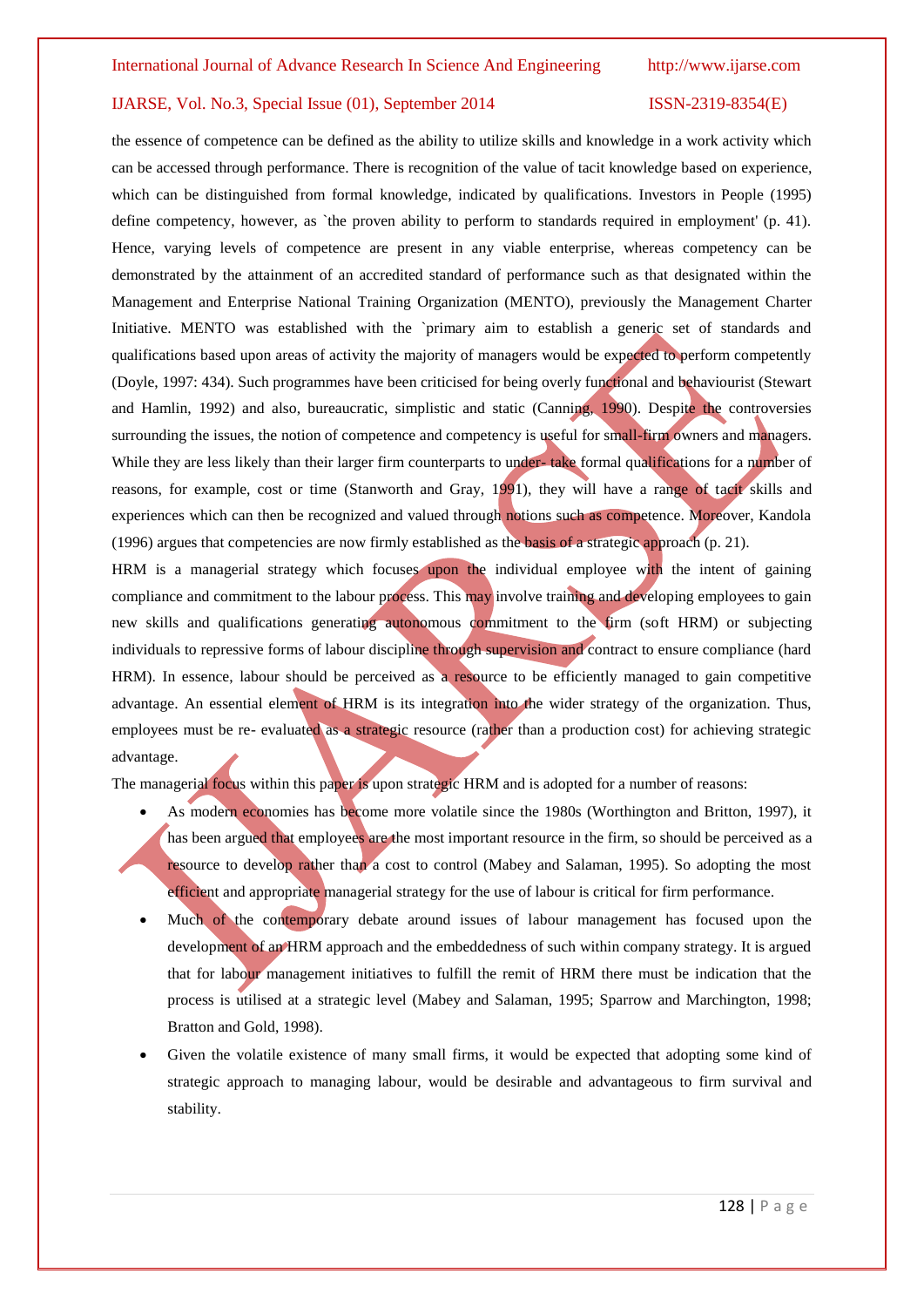Within the remit of this paper, it is not possible to discuss every management function within the firm, so strategic HRM, an area which has generated considerable debate and is deemed to be a critical activity within the firm, is the primary focus.

# **II. THE DESIGN SCHOOL APPROACH**

Until the early 1990s, the dominating theoretical context for the study of strategic management was that of the design school. In essence, the design school approach suggests that an enterprise, through the correct use of models which analyse internal and external business environments, can formulate and implement business strategies which will secure the successful development of the firm (Ansoff, 1979). However, there are a number of fundamental issues pertaining to smaller firms which question the applicability of this approach to their development. The models are not simple, requiring sophisticated management knowledge and skills in conjunction with considerable understanding and experience of the market environment within which the business operates.

Consequently, the design school approach is often deemed inappropriate to all but a few small businesses, as most rarely have:

- The time to invest in sophisticated strategic planning techniques;
- The knowledge to formulate such strategies;
- The ability to forecast the security of their product, market or labour force in the longer term;
- The funding necessary for the changes/developments which strategic planning can entail;
- The scale benefits that would compensate for the significant outlay in terms of money, time and other resources;
- Management expertise to develop strategic awareness.

As such, the underlying theme within strategic management has been the notion of a long-term vision developed by the most senior directors of large firms. This vision is translated into a `plan' to be actioned by professional, functional management with an assumption of a shared body of knowledge and vision among the management team. To develop an effective strategy requires considerable insight into the potential for the firm's products within the market, an ability to forecast change in markets, an in-depth knowledge of the external environment in which the firm presently operates, plus managerial talent to trans- late such knowledge into coherent policy.

# **III. THE EMERGENT STRATEGY 'CRITIQUE' AND THE SMALL FIRM**

The idea that strategy is not an exact science has, for some time, found support within academic literature. Even in 1959, Lindblom suggested that there was a `science of muddling through', involving the cautious comparison of successive options and careful maintenance of consensus. This was given indirect support by the approach of Cyert and March (1963) on `bounded rationality', where it was argued that managers have a limited ability to appraise all factors pertaining to the business process and have neither the time nor the will to gain all this information.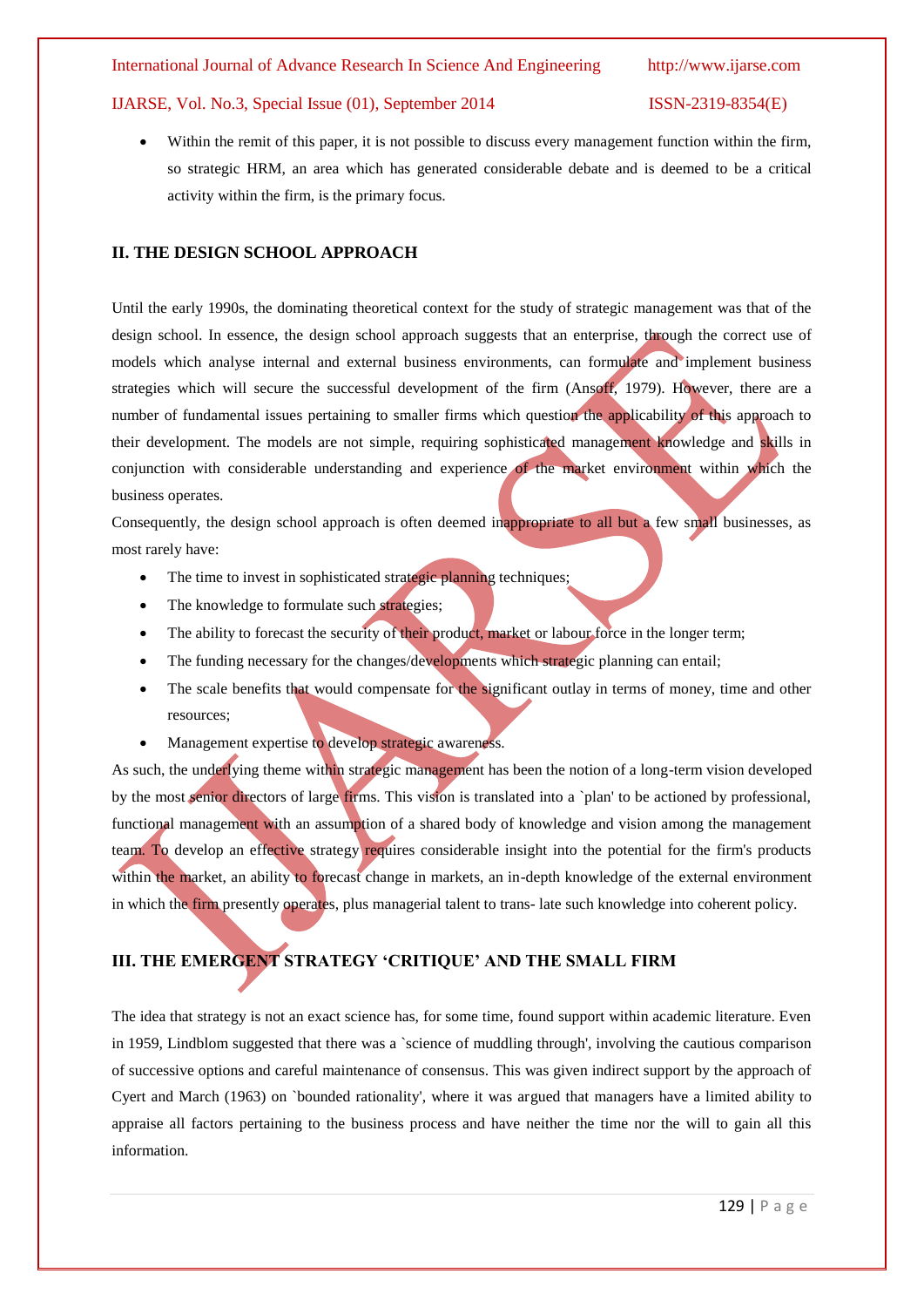There are a number of characteristics and circum- stances associated with the small-firm sector that ensure a degree of compatibility with this emergent approach. Given the heterogeneity of the sector, it is unfeasible to argue that all firms will share the same characteristics and circumstances, but some generic differences between the behaviour of large and small business can be identified, in that smaller firms are more likely to display:

**Informal learning--** owner-managers are likely to have acquired most of their business skills and experience `on-the-job'; management is less likely to have engaged with formal training and development schemes. Thus, competence in task performance will be foremost rather than formal qualification, this can lead to a narrow outlook with little external input but also, to a profound understanding of how the firm works and its immediate operating environment.

**Management tasks--** owing to the probability that small firms will not offer similar remuneration packages or promotion hierarchies to those available in larger firms; this can lead to difficulties in recruiting skilled managers and stimulate an internal recruitment policy. This can encourage the management team to contribute to differing management functions, but the restricted size of the team may lead to an emphasis on certain areas at the expense of others. Clarke (1972) argues that in such circumstances, managers find it difficult to recognize new challenges from the external environment, but the small size of the team, the likelihood of good communication and awareness/insight into other management roles can constitute an advantage in managing change.

**Finance--** small firms are most likely to be financed through personal equity or bank loans and overdrafts with a restricted resource base. Thus, short-term demands related to production are likely to be prioritised over longerterm investments in activities such as training.

**Owner identification—"the business is the ego" (Gibb, 1988: 14). This implies that small-firm owners perceive** their firm as a reflection of themselves, and are likely to maintain a firm holds upon the decision-making process. Underpinning this personal decision-making process is a considerable reliance upon owner intuition. Many small-firm owners have relatively few areas of business expertise, particularly during the start-up period, and these are generally related to production issues (Wynarczyk et al., 1993). Thus, other business-related decisions are more likely to rely on owner intuition rather than specific skills and/or experiences. This can result in suggestions for change, or criticism of the firm being construed as personal attacks. This can then lead to reluctance by members of management to suggest changes and an additional `ego' hurdle for the firm to meet when instigating changes. Professional HRMs may also meet resistance to advice if it runs counter to the owner's intuition and personal view of the HRM and its environment. (Bridge et al., 1998).

Therefore, activities which can improve the sustainability of the sector should be promoted. It has been noted that firms which utilise some form of strategic approach, however informal, do perform better and are more likely to endure (Bamberger, 1980; Gibb and Scott, 1985; Hannon and Atherton, 1998). O'Farrell and Hitchens (1988) suggest that involvement in a strategic development process may separate successful firms from those who experience problems in survival and long-term viability. In a study of firms with differing growth trajectories, Cosh and Hughes (1996) found that the stalled firms were characterised by ill-defined strategic direction. From an overall evaluation of the literature pertaining to planning activity and strategic competence, Hannon and Atherton (1998) conclude that strategic awareness is a 'valuable tool for owner managers' (p. 112). Moreover, building a strategic awareness capability linked with action planning creates considerable potential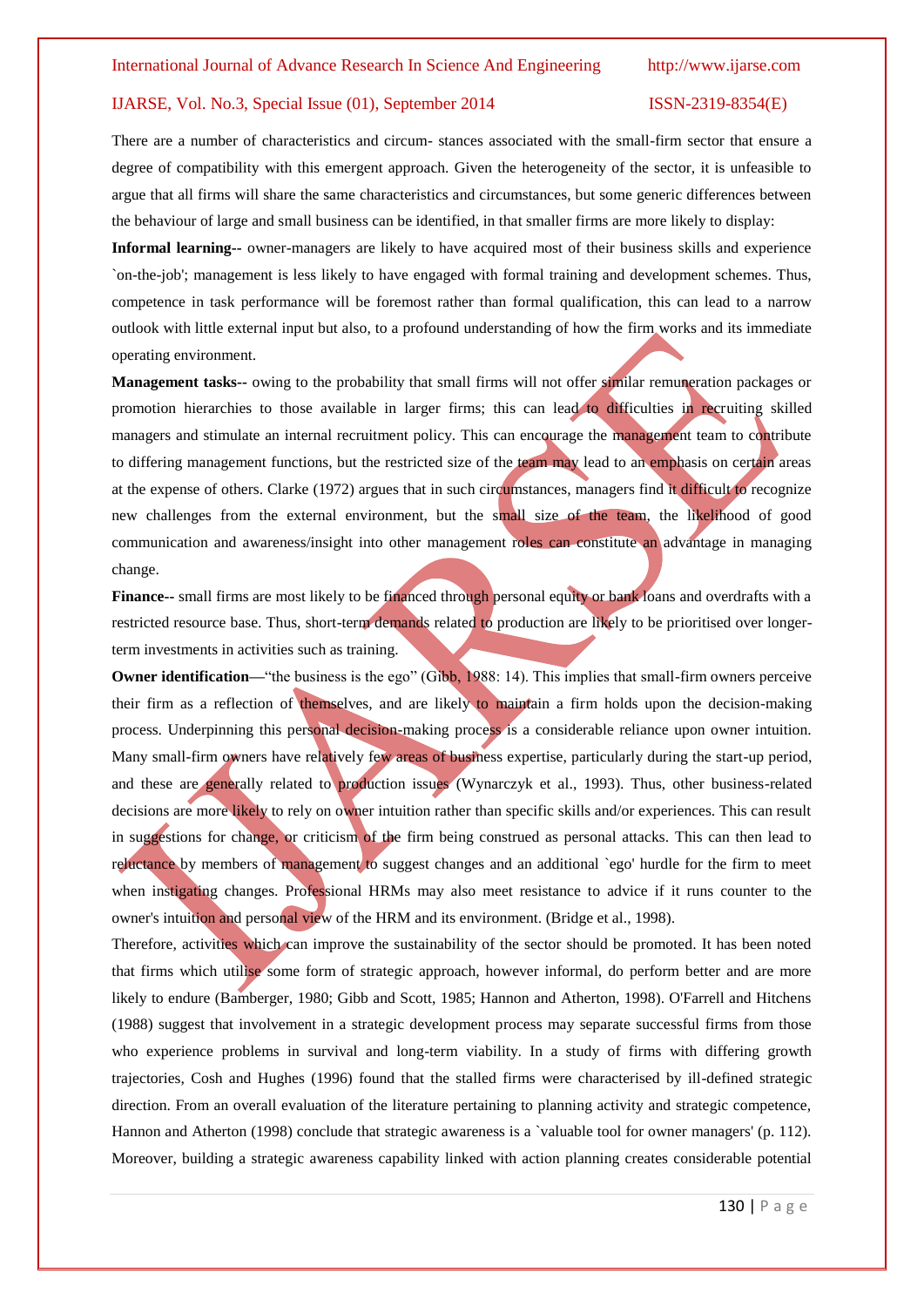for business durability. Thus, it can be seen that developments within the strategic discipline indicate that a strategic activity may be intuitive, informal and ad hoc. Such activities may be identified in smaller firms where, it is suggested, they might enhance the survival, durability and, if desired, growth prospects of such firms.

# **IV. STRATEGIC HUMAN RESOURCE MANAGEMENT AND COMPETITIVE BEHAVIOUR**

The critical precept of strategic HRM is that, as labour makes a crucial contribution to firm performance, the management of labour must form a central part of the organisation's strategic policy. Labour must be reevaluated as a resource to develop, rather than a cost to control. Thus, if labour is the vital business resource, the efficient utilisation of labour must be approached in a strategic manner to ensure the most efficient use and development of the human resource. Strategic HRM is also termed a `new managerial strategy' (Clark, 1998: 23), as its implementation has been made possible, certainly in the UK, by a determination by successive Conservative Governments since 1979 to undermine the traditional collective base of industrial relations and facilitate management in regaining their prerogative in labour management. The weakness of organised labour, combined with the growth in managerial prerogative, in a context of competitive volatility during the 1980s and 1990s, has encouraged the growth of HRM, with its focus upon individuality, flexibility, resource efficiency and strategic integration. However, there is some debate regarding the efficacy with which management have welcomed and adopted the HRM model on any large scale. As Legge (1995: xiv) remarks, `while exemplars of its strategic implementation do exist, from case study and survey evidence the general picture is one of techniques associated with HRM receiving widespread support but implementation being largely ad hoc, opportunistic and fragmented'.

There is a relatively limited literature referring to labour management in smaller firms (Scase,

1995). Some interest in the area was generated in the 1980s, partly in response to the popular sentiment that smaller organisations could successfully overcome industrial relations tensions and conflict evident in larger firms (Bolton, 1971; Department of Trade and Industry, 1986). As Goss (1991) and Rainnie (1989) found, however, small-firm employees were likely to experience poorer terms and conditions of employment than their large-firm counterparts and, while not engaging in overt forms of industrial action, employees certainly did manifest discontent through strategies such as high labour turnover. Overall, such studies indicated an informal and ad hoc approach to managing labour which resulted in poor employment practices but, with an owner manger perception of harmony and team working. The reality of small-firm employment did not meet the rhetoric of its supporters' claims.

More recent studies of the employment relationship do indicate a growing recognition of labour management as a critical activity within smaller firms (Abbot, 1993; Bacon et al., 1996). In terms of strategic labour management in such firms, there is little evidence relating to the efficacy of the practice, but Hoque (1999), in an extensive study of HRM in the UK hotel industry (dominated by smaller establishments), found a link between HRM practices, strategic integration and enhanced business performance. In a survey of strategic development in growing firms, New-church and Co. (1990) noted that investing in staff was vital and developing an effective HRM strategy was an essential condition for successful growth. The findings of this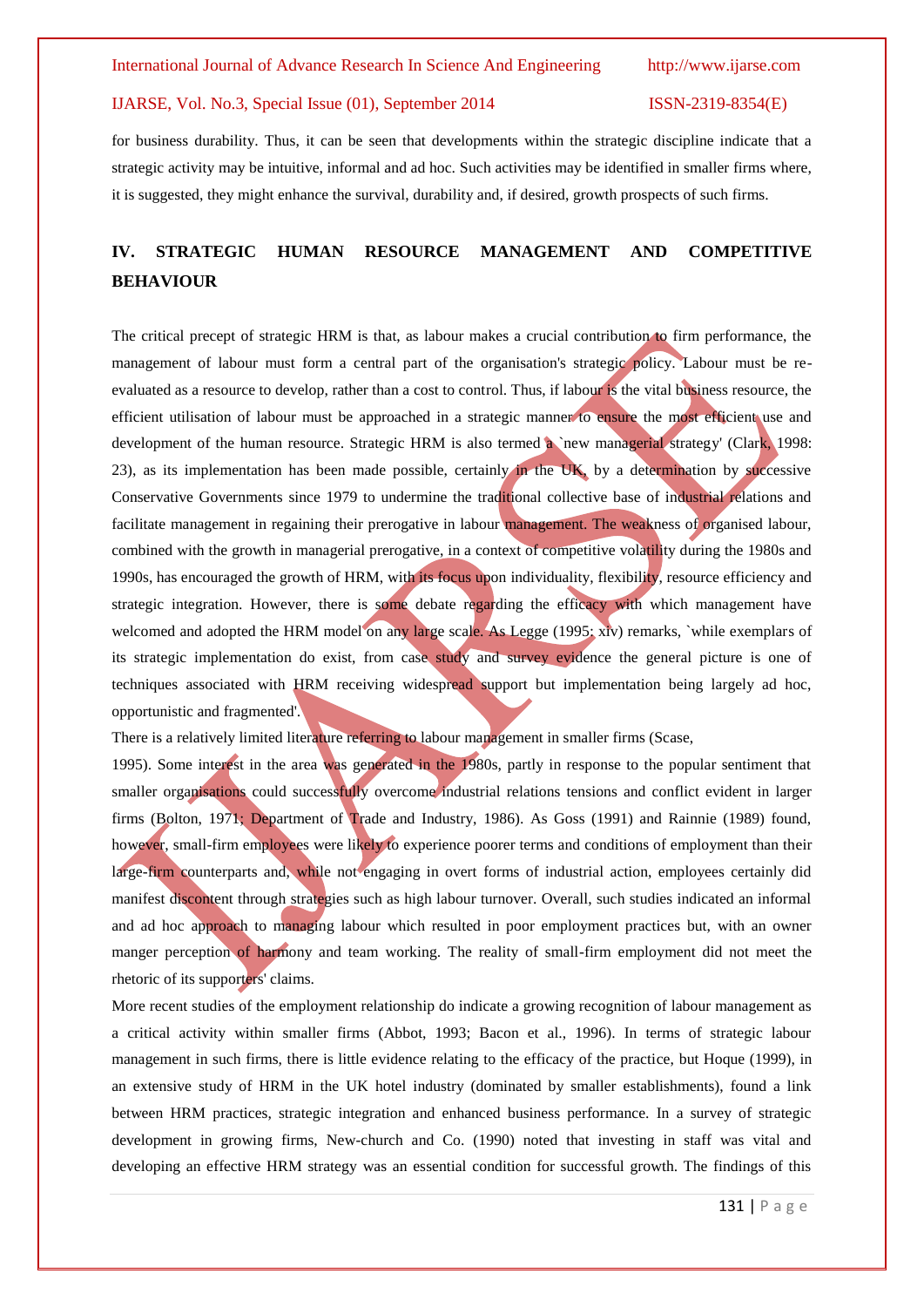study led the authors to suggest that `government assistance for the development of people should form an important strand in policy towards growing business' (New-church and Co in the SME Research Database, 1997: 150). There is, however, some evidence to suggest that employment management strategies within small firms are constructed upon short- term goals devised by owners and their management teams, but the policies to achieve such goals are not constructed by dedicated HRM professionals (Wynarczyk et al., 1993). Rather, given the primary stakeholder interest of the owner/senior managers in the firm, there is a strong emphasis placed upon retaining personal control and interaction with employees. Given that owners are unlikely to be HRM professionals, policies to achieve such goals will be based on intuitive approaches to labour, markets and production, although still with the aim of achieving identifiable business goals, both short- and long-term. Thus, strategic employee management in smaller firms can be investigated as a set of actions in response to the external environment, interpreted through internal competencies, leading to strategy formation which is emergent, flexible and founded upon personal interpretations of appropriate actions.

# **V. CONCLUSION**

The aim of this paper was to ascertain whether there is any evidence that small firms might use emergent strategic approaches in managing their employees. To investigate this issue, it has been argued that strategic management has in the past, been most closely associated with larger firms, owing to the prevalence of the design school approach to analysing and prescribing strategic action in corporate enterprises. A critical appraisal of this approach suggests that strategic activity is far more informal and `hands on' than has previously been suggested by design school advocates.

Indeed, it is argued that in the majority of firms, strategy is emergent, rather than design based (Whittington, 1993; Minzberg, 1994). This approach recognises that management decisions are often based on information which is imprecise and subject to fluctuation. This is not to suggest incompetence, but to acknowledge the volatile and short-term nature of contemporary market conditions. Hence, a strategic approach which is emergent is more appropriate and efficient for most firms to utilise when integrating business activity and the competitive environment.

This paper developed the issue further by suggesting that such informal and flexible approaches to strategy might be utilised by owners and management teams in smaller firms, where decisions are frequently based on short-term projections, incomplete knowledge and subject to market volatility. It has been acknowledged that the small-firm sector is volatile, so any activity which offers greater stability is to be encouraged. Evidence suggests that small firms which adopt some form of strategic approach are likely to achieve greater stability in the market than those who do not (Hannon and Atherton, 1998). To examine this proposition in greater depth, the discussion focused specifically upon the issue of strategic HRM in small firms. As a managerial strategy, HRM perceives employees as a resource to be efficiently managed, rather than a cost to be minimised.

Thus, appropriate HRM policies, strategically integrated with other management activities, can offer a major source of improved competitiveness for businesses. While evidence from the 1980s and early 1990s suggests that small firms were likely to utilise very informal and ad hoc approaches to managing their staff (Scase, 1995),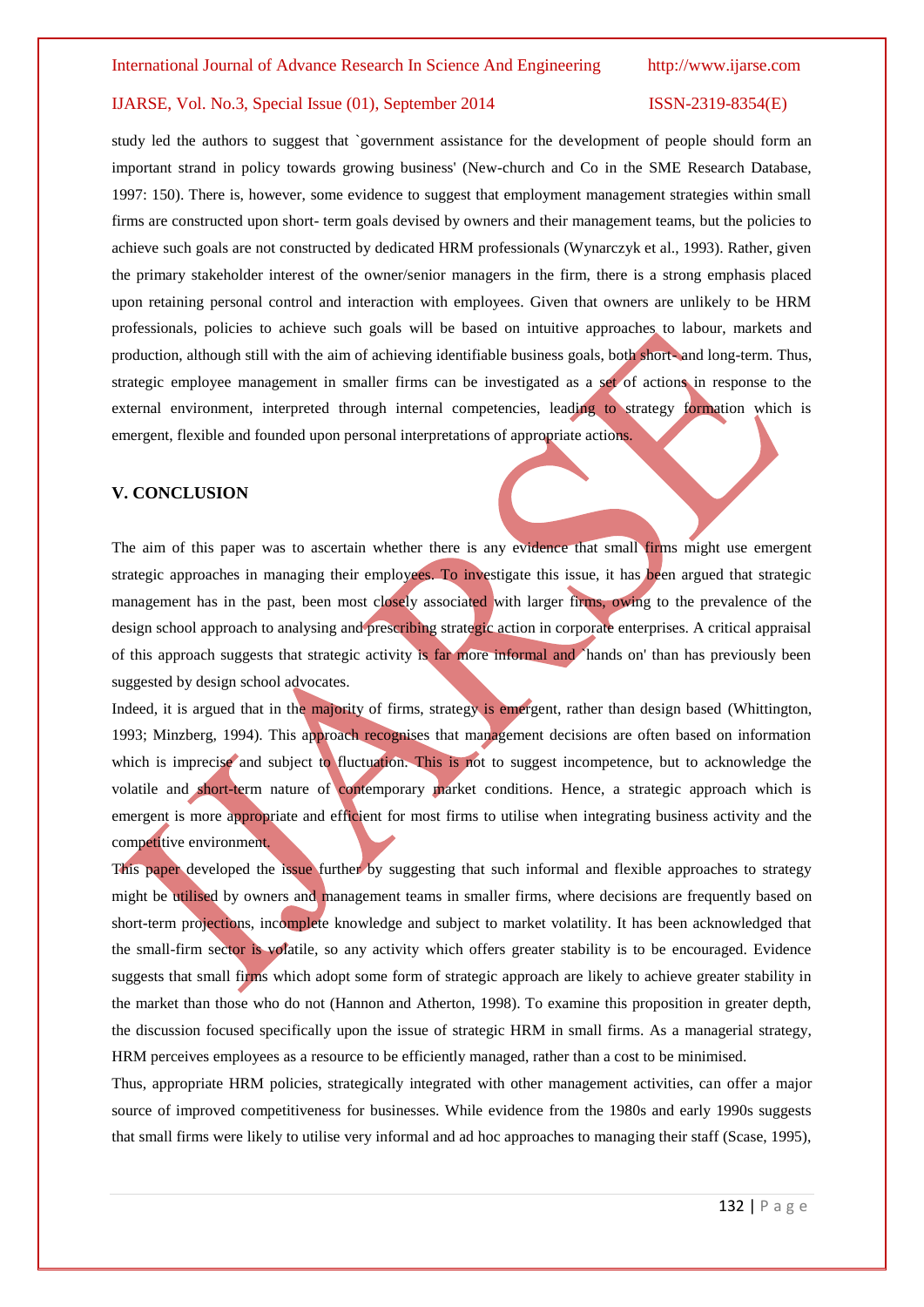International Journal of Advance Research In Science And Engineering http://www.ijarse.com

### IJARSE, Vol. No.3, Special Issue (01), September 2014 ISSN-2319-8354(E)

more recent work now suggests that small firms are recognising the potential of HRM to add value to the firm (Abbot, 1993; Bacon et al., 1996; Hoque, 1999).

## **REFERENCES**

- [1] Abbot, B., `Patterns of Privatisation and Market trends in Local Government', Kingston Business School Working Paper, 1998, No. 25.
- [2] Bacon, N., Ackers, P., Storey, J. and Coates, D. `It's a Small World, Managing Human Resources in Small Business', International Journal of Human Resource Management, 7(1),1996, 82-100.
- [3] Bracker, J. S. and Pearson, J. N. `Planning and Financial Performance of Small Mature Firms', Strategic Management Journal, VII, 1986, 503-522.
- [4] Burns, P. `The Significance of Small Firms', in P. Burns and J. Dewhurst (eds) Small Business and Entrepreneurship, Macmillan, Basingstoke, 1996.
- [5] Collin, A. `Managers Competence: Rhetoric, Reality and Research', Personnel Review, 18(6), 1989, 20-25.
- [6] Cosh, A. and Hughes, A. The Changing State of British Enterprise Growth, Innovation and Competitive Advantage in Small and Medium Sized Firms,1986-95, Report published by the ESRC Centre for Business Research, Cambridge, 1996.
- [7] Gallagher, C., Daly, M. and Thomason, J. `The Growth of UK Companies 1985-87 and their Contribution to Job Generation', Employment Gazette, February, 1990, 92-97.
- [8] Gibb, A. `Enterprise Culture its Meaning and Implications for Education and Training', Journal of European Industrial Training, 7(3), 1987, 10-26.
- [9] Gibb, A. and Scott, M. `Strategic Awareness, Personal Commitment and the Process of Planning in the Small Business', Journal of Management Studies, 22(6), 1985, 597-629.
- [10]Hannon, P. and Atherton, A. `Small Firm Success and the Art of Orienteering', Journal of Small Business and Enterprise Development, 5(2), 1998, 102-119.
- [11]Marlow, S. `So Much Opportunity; so Little Take Up: The Case of Training in Small Firms', Journal of Small Business and Enterprise Development, 5(1), 1998, 38-49.
- [12]O'Farrell, P. N. and Hitchens, D. W. N. `Alternative Theories of Small Firm Growth: A Critical Review', Environment and Planning, A, 20, 1988, 1365-1382.
- [13]Stewart, J. and Hamlin, B. `Competence Based Qualifications: The Case against Change', Journal of European and Industrial Training, 16(7), 1992, 21-32.
- [14] Waalewijn, P. and Segarr, P. `Strategic Management: The Key to Profitability in Small Companies', Long Range Planning, 26(2), 1993, 24-30.
- [15] Wynarczyk, P., Storey, D., Short, H. and Keasey, K. Managerial Labour Markets in Small Firms, Routledge, London, 1993.